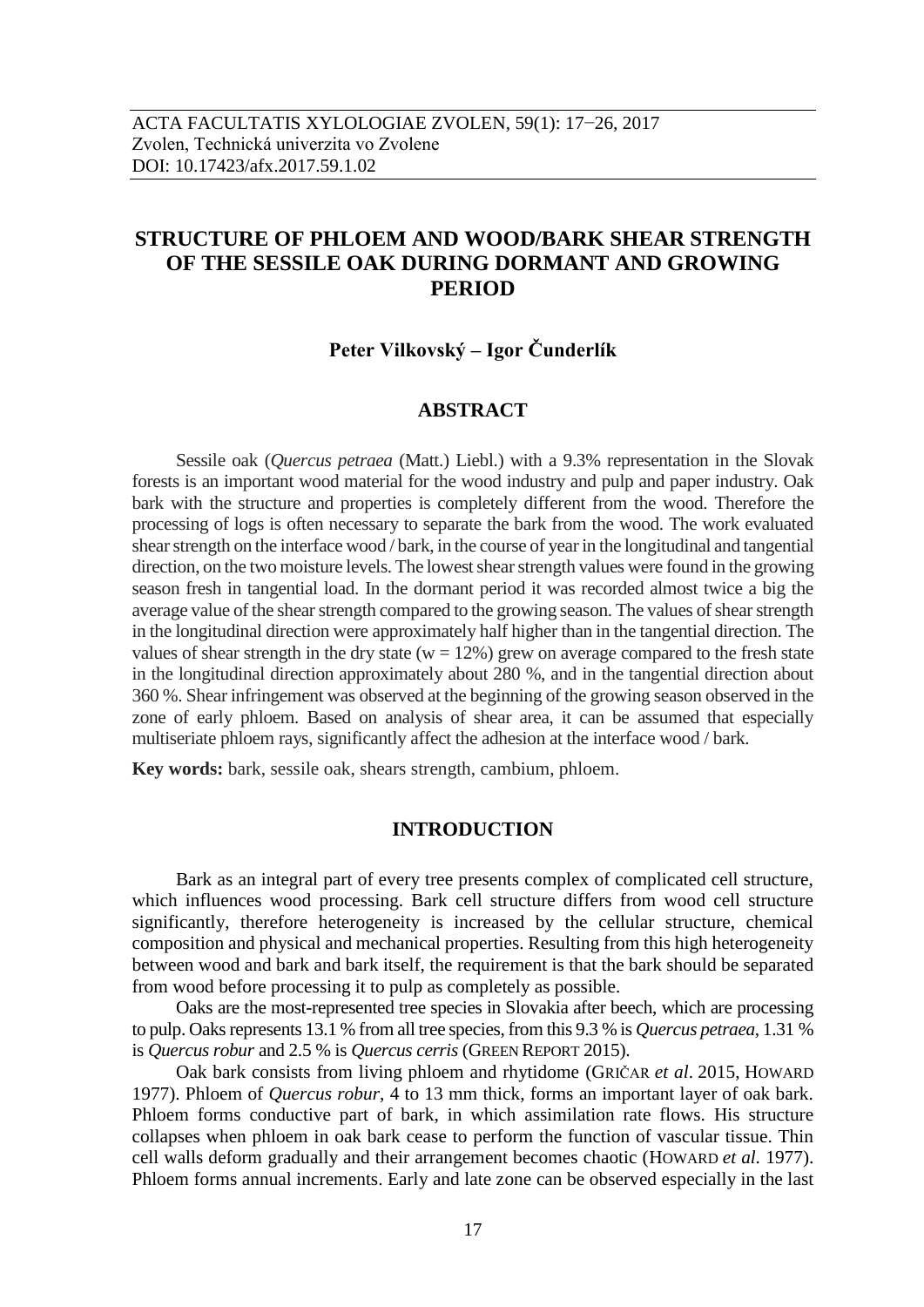year increment of phloem. Boundaries between increments cannot be clearly distinguished as in wood (GRIČAR 2010; BOWYER *et al.* 2003).

Oak phloem cell structure is possible to study just in a narrow strip near to cambium in last year phloem increment. Transition from early to late phloem was estimated based on creation of strip of fibres with secondary lignified cell walls (GRIČAR 2010). Phloem zone in oak bark is divided to collapsed and non-collapsed phloem (GRIČAR 2010, GRIČAR *et al.* 2015, SEN *et al.* 2011). GRIČAR *et al.* 2015 described structure of non-collapsed phloem on cross and radial cut of *Quercus petraea*. They noticed that early, the youngest annual increment of phloem is composed mostly from conductive sieve tubes (early sieve tubes) and axial parenchyma. Contrarily, late phloem consisted from higher number of groups of phloem fibre and narrower sieve tubes. Conductive function in phloem has sieve tubes and phloem rays. Phloem rays formed by phloem parenchyma secure horizontal flow of assimilate. Thickwalled phloem rays and sclerenchyma secure mechanical strength. A storage function is fulfilled by axial parenchyma cells (HOWARD *et al.* 1977, SEN *et al.* 2011,BOWYER *et al.* 2003).

Morphological structure of oak bark was studied by several researchers (GRIČAR *et al.* (2015), SEN *et al.* (2011), GRIČAR (2010), TROCKENBRODT (1995, 1994, 1991 and 1990), HOWARD (1977), WHITMORE (1962) and HOLDHEIDE (1951). According to WHITMORE 1962, morphology of bark cells of *Quercus petraea* only slightly differs from *Quercus robur* bark cells morphology. On the other hand, GRIČAR *et al.* (2015) state that proportion of early phloem is significantly higher in *Quercus petraea* than in *Quercus robur*. Sieve tubes of early phloem and axial parenchyma in *Quercus robur* collapse a few weeks after the termination of cambium (growing season). Afterwards, sclerenchyma being formed, mainly in multi row phloem rays. In *Quercus robur*is possible to observe radial groups of multi row rays together with sclerenchyma groups, which are formed into so called "palm formation" (GRIČAR *et al.* 2015). HOWARD 1977 also observed that oak bark has a large number of druse crystals in parenchyma cells. Wheeler et al 1989 described druse crystals as crystal more or less sphere shaped, from which some parts protrude and gives whole structure shape of a spherical star.

HOLHEIDE (1951) studied cell morphology of *Quercus petraea* and noticed that annual phloem increment had width about 0.2 mm at the beginning and later it was compressed to approximately half size (0.10–0.13 mm). Extensive early phloem of *Quercus petraea* contains only a few parenchyma cells. Conversely, late phloem is formed by incomplete bundle of phloem fibres followed by bundle of parenchyma cells. A few sieve tubes are situated into the bundle of parenchyma cells. Oval sieve tubes have 30–43 μm wide diameter in early phloem. Phloem rays are the main component of oak bark. They are always situated in late phloem in narrow, ribbed large groups. Diameter of phloem rays is approximately 15 μm wide. Lumen is narrow and ribbed. *Quercus petraea* has stripes of phloem rays 3–7 cells wide.

Similar study was made by SEN *et al.* 2011 on *Quercus cerris*. They found out that sieve tubes and axial parenchyma are formed at the beginning of every phloem increment firstly. Subsequently, tangential stripes fibres and sclerenchyma are formed with a slight delay.

Oak bark structure, especially phloem layer, is closely related to adhesion of bark on wood. Adhesion is expressed as an adhesiveness of two different structures, wood and bark. According to several authors (CHOW AND OBERMAJER 2004, FISCUS *et al.* 1982, HARDER *et al.* 1977, EINSPAHR *et al.* 1971), adhesion on wood/bark interface near phloem differs significantly not only between tree species but also between dormant and growing season.

HARDER *et al.* 1977 and EINSPAHR *et al.* 1971 evaluated wood/bark adhesion based on shear strength measured in dormant and growing season. EINSPAHR *et al.* 1971 focused to determine shear strength of *Quercus macrocarpa*. They noticed that disruption zone depends on season of dormancy and growth by evaluating the shear area on wood/bark interface. Their shear strength measurements showed different values in dormant and growing season.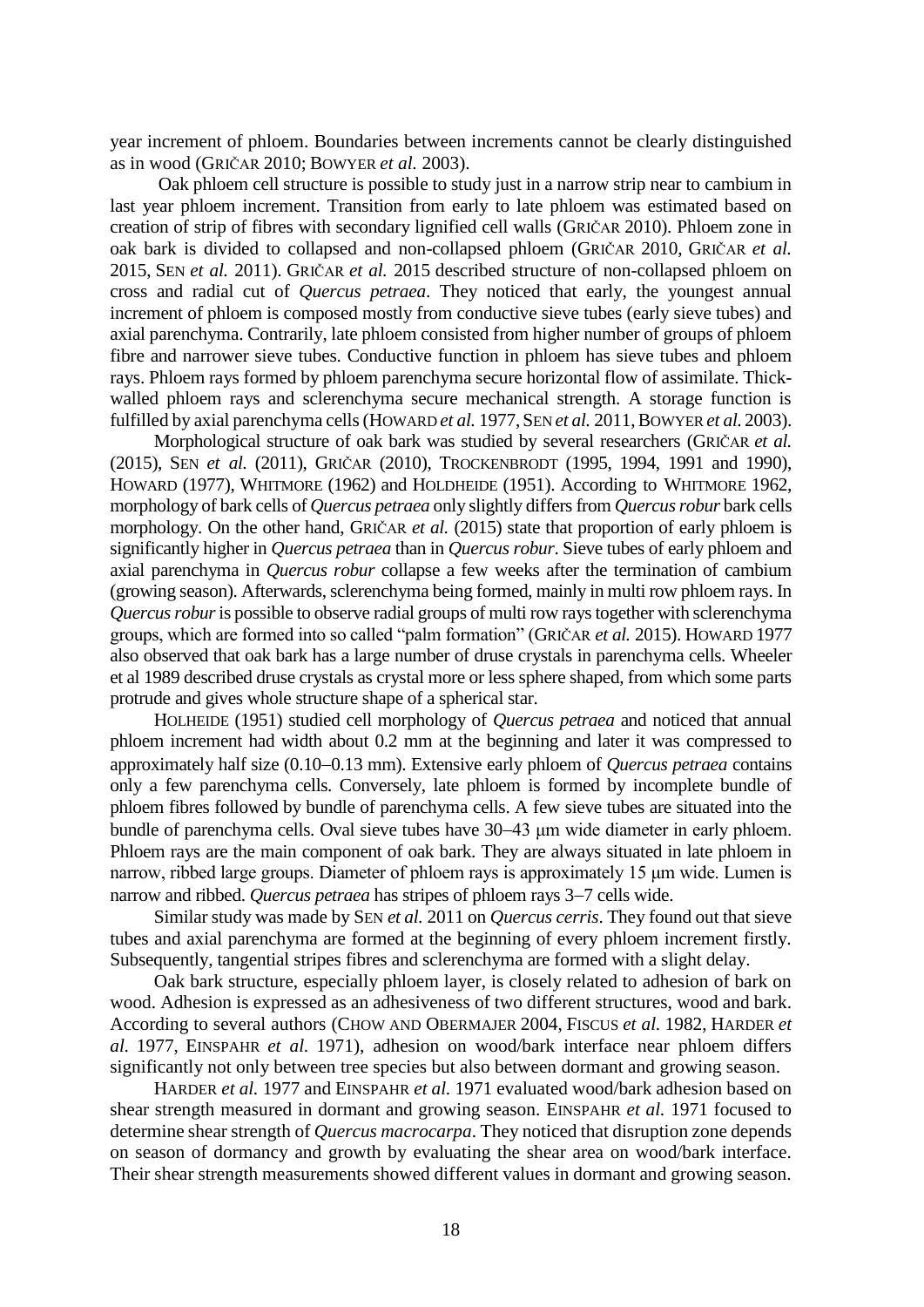Shear strength value was 0.5 MPa and 1.0 MPa in growing season in June and dormant season in August, respectively. Shear strength depends on quality and quantity of cambial zone, which varies during the year. Quality and quantity of cambial zone was studied by AKKEMIK *et al.* 2006 and GRIČAR 2013. They observed influences of various environmental factors on cambial activity.

EINSPAHR *et al.* (1971) localised zone of disruption near cambium or in cambium during growing season. On the other hand, zone of rupture moved to the phloem zone, between sclerenchyma fibres, crystal-containing parenchyma and sieve tubes, during dormant season. Increased adhesion is attributed also to phloem rays and fragile structure of oak bark, which unfavourable influence the debarking process.

According to PRISLAN *et al*. 2013, main factors influencing shear strength, except quality and quantity of cambial zone, are size and quantity of phloem rays, age of tree and climatic conditions (temperature, precipitation etc.).

The aim of the study is determination of shear strength on wood/bark interface of *Quercus petraea,* in longitudinal and tangential direction. Shear strength was measured in two moisture levels, fresh state and moisture after conditioning at 20 °C and φ 65 %. Evaluation of phloem cellular elements, analysis shear area on the wood/bark interface was done by scanning electron microscope.

## **MATERIAL AND METHODS**

Material to determine adhesion wood/bark based on shear strength was collected from *Quercus petraea,* living dominant trees, about 100 years old, with 30-35 cm in DBH, grew on research area Včelien of the University Forest Enterprise of the Technical University in Zvolen in altitude about 450 m. a. s. l. in Kremnica Mountains. Research area was characterised as a mixed forest of hornbeam, oak and beech trees. Samples, 50 mm thick, were taken from three trunks from DBH height monthly from July 2015 to June 2016.



**Fig. 4 Sequential steps to get the testing samples.**

**Fig. 5 Depiction test specimen an anchored by screws (1) and the jaw edges on the different interfaces wood/bark (2).**

Subsequently, fresh samples were cut to test specimens with dimensions about  $30 \times 30 \times 60$  mm (L  $\times$  T  $\times$  R). Afterwards, bark surfaces were cut to two identical areas with dimensions about  $30 \times 13$  mm. Then, shear strength was measured in fresh and dry state on thus created areas. Shear strength was measured in tangential and longitudinal direction. Dry state of specimens were reached by conditioning at temperature at 20  $^{\circ}$ C and relative humidity 65 %, which corresponded with equilibrium moisture content of specimen about 12 %.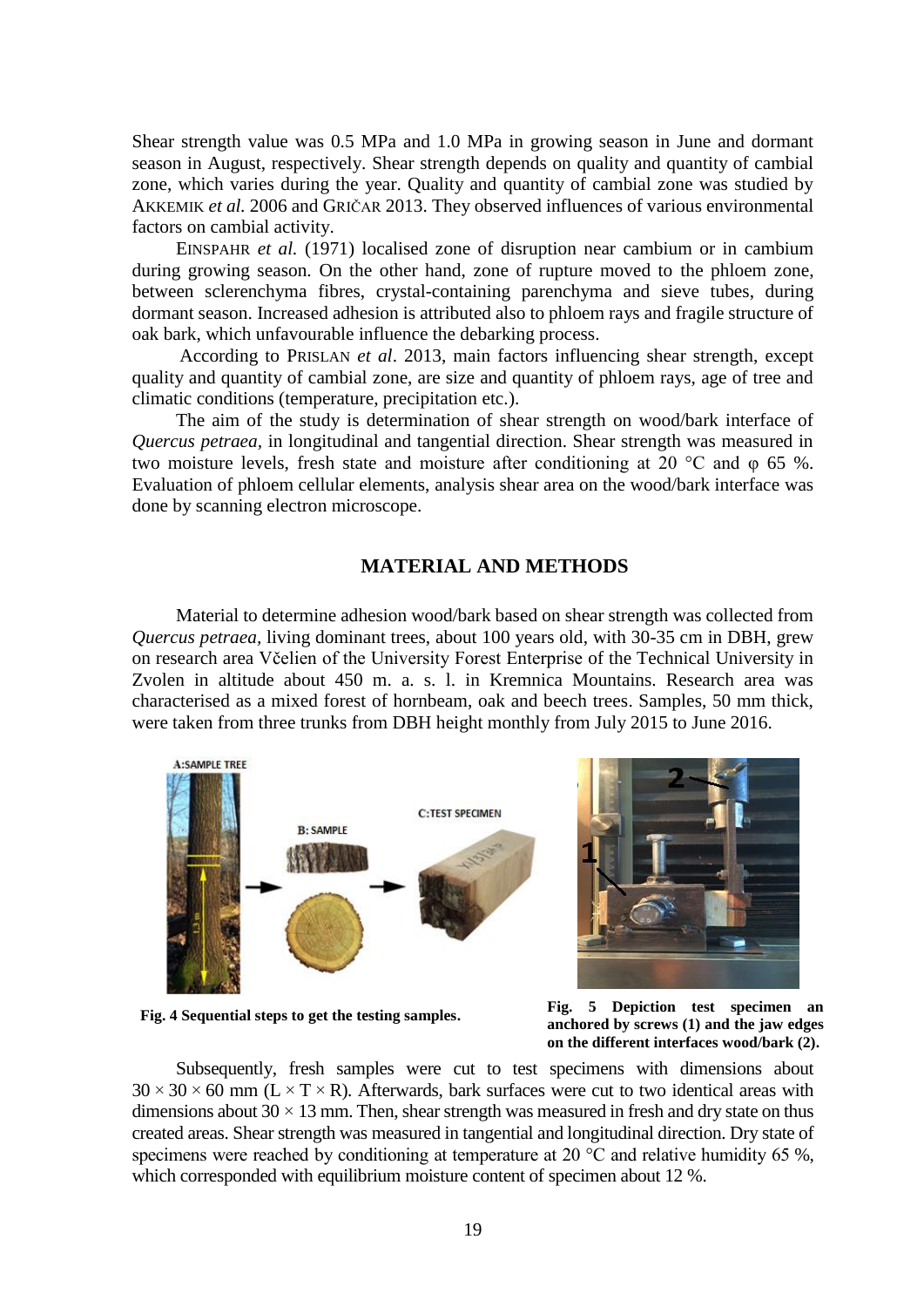Adhesion testing on wood/bark interface was performed on testing device TIRATEST. Specimens were fixed with anchoring screws. The loading arm of testing device was equipped with special thorn, which shape copied wood/bark interface. Tension – deformation diagram was recorded from every specimen, from which maximal loading force, needed to rupture the wood/bark interface, was determined. Value of maximal shear strength for longitudinal and tangential direction in fresh and dry state was calculated using equation:

$$
\tau_{t/l} = \frac{F}{S} \text{ [MPa]} \tag{1}
$$

Where:  $\tau_{t,l}$  – limit of shear strength in the longitudinal and tangential direction [MPa]  $\mathbf{F}$  – maximum loading force  $[N]$ ,  $S$  - shear area  $[mm^2]$ .

According to GÄRTNER, SCHWEINGRUBER (2013), macerates of phloem zones were made for better understanding of adhesion on wood/bark interface. Macerating agent consisted from mixture of hydrogen peroxide and concentrated acetic acid at ratio 1:1.

Wood/bark interface shear area was analysed on wood and bark preparations. Preparations at dimensions about  $10 \times 10$  mm ( $L \times T$ ) were metallised by gold and observed by scanning electron microscope.

## **RESULTS AND DISCUSSION**

#### **Shear strength on the boundary wood/bark**

Shear strength was evaluated in two anatomical directions and two moisture levels (fresh and dry state). Results showed that values of shear strength changed during the year considerably (Fig. 6). Significant differences were observed not only between loading directions and moisture levels, but also between growing season and dormancy. These results correspond with several authors (CHOW AND OBERMAJER 2004, FISCUS *et al.* 1982, HARDER *et al.*1977, EINSPAHR *et al.* 1971). Higher values of shear strength were measured in longitudinal direction than in tangential direction in fresh state. Shear strength in tangential direction had about half lower values than in longitudinal direction in each month during the year (0.22 MPa, 0.37 MPa in April and 0.39 MPa 0.80MPa in September).

Growing season (fresh state) lasts from March to August at the sampling area. Similar results were observed by EINSPAHR *et al.* (1971). They defined duration of growing season from April to August. It should be noted that mentioned authors measured values of shear strength on other botanical oak species from other forest vegetation levels; however, trend curves show similar patterns as our results (Fig. 6). AKKEMIK *et al.* (2006) and GRIČAR (2013) reported that factors affecting cambial activity are average temperature, precipitation intensity and intensity of solar radiation. They also reported that thickness of bark can be considered as an important factor affecting the wood/bark adhesion.

Dormancy is characterised with higher values of shear strength. Equally, double increase of average shear strength was observed in longitudinal direction (0.61 MPa) in comparison with tangential direction (0.36 MPa). Similar values were measured by HARDER *et al.* (1977). They tested more oak species (*Quercus rubra, Q. alba,* Q. *falcata* a. o.). Higher values of shear strength were assigned for loading in longitudinal direction to orientation of particular construction elements around cambial zone, which are responsible for structural changes in zone of disruption between wood and bark. This is in accordance with HARDER *et al.* (1977) and EINSPAHR *et al.* (1971). They noticed that zone of disruption has been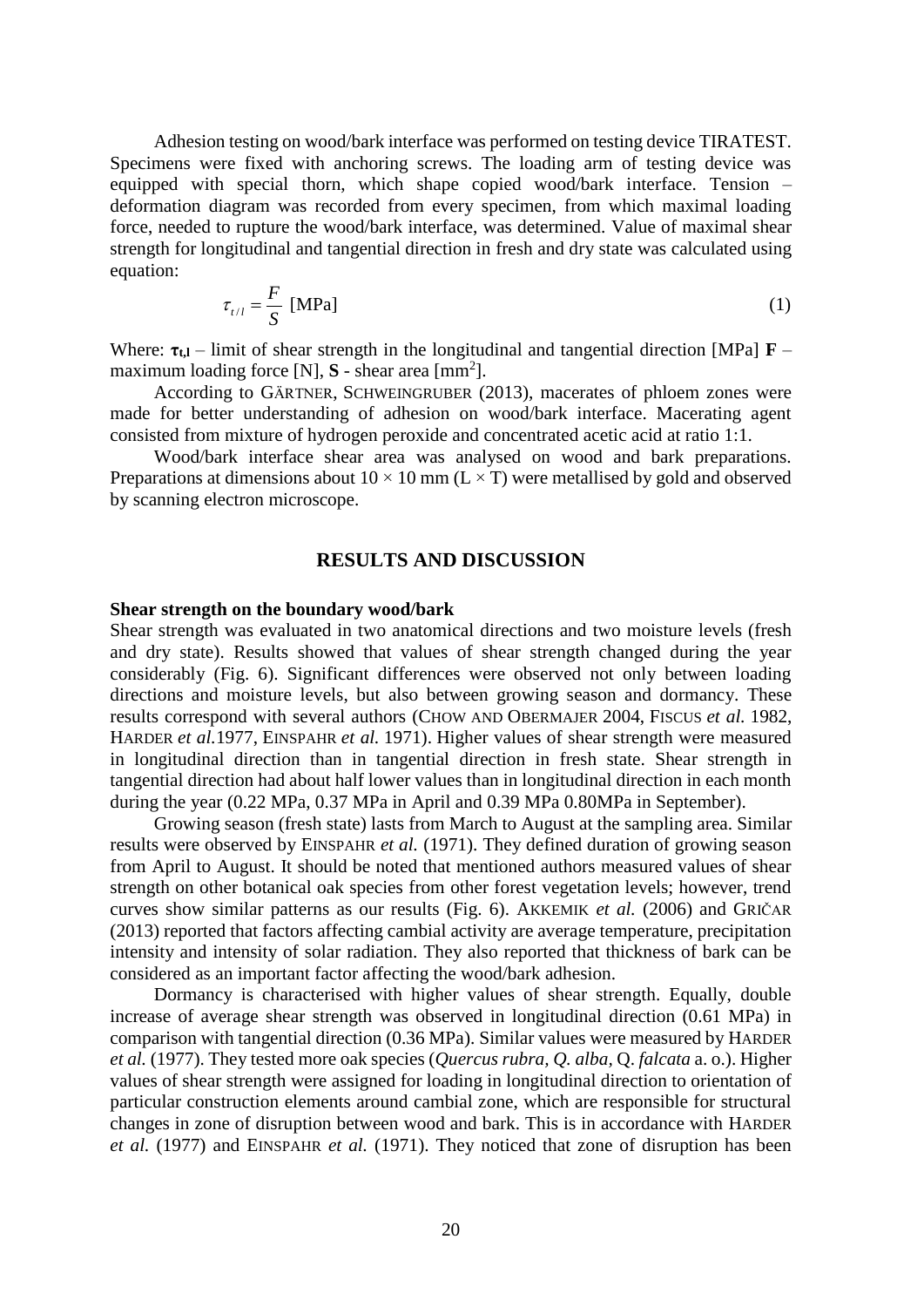moving from cambium to phloem during dormancy. Some layers of last year phloem annual ring shows lower shear strength than cambial zone in dormancy.



**Fig. 6 Development of wood/bark shear strength in the fresh state on the wood species sessile oak.**



**Fig. 7 Development of wood/bark shear strength in the dry state on the wood species sessile oak.**

Dry state was achieved by conditioning of test specimens for three months in following conditions: 65 % humidity and temperature at 20 °C. Equilibrium moisture content of test specimens was around 12 %. Values of shear strength in dry state ( $w = 12$  %) increased significantly. Average values increased about 280 % and 360 % in comparison with fresh state in longitudinal and tangential direction, respectively. This fact confirms that moisture content of wood and bark is the main factor affecting shear strength on wood/bark interface, CHOW and OBERMAJER (2004) observed effect of moisture content in inner phloem to shear strength of bark. Their measurements showed that with lowering the moisture content of inner phloem, the shear strength grows exponentially. Part of the vegetation season has shown to have effect on shear strength in dry state (Fig. 7). The lowest values were recorded in May (0.89 MPa) and June, July (0.98 MPa) in tangential direction, the same tendency was observed in longitudinal direction (May  $-$  0.94 MPa), June  $-$  1.21 MPa). The difference between longitudinal (1.59 MPa) and tangential direction (1.17 MPa) was more than 20 %.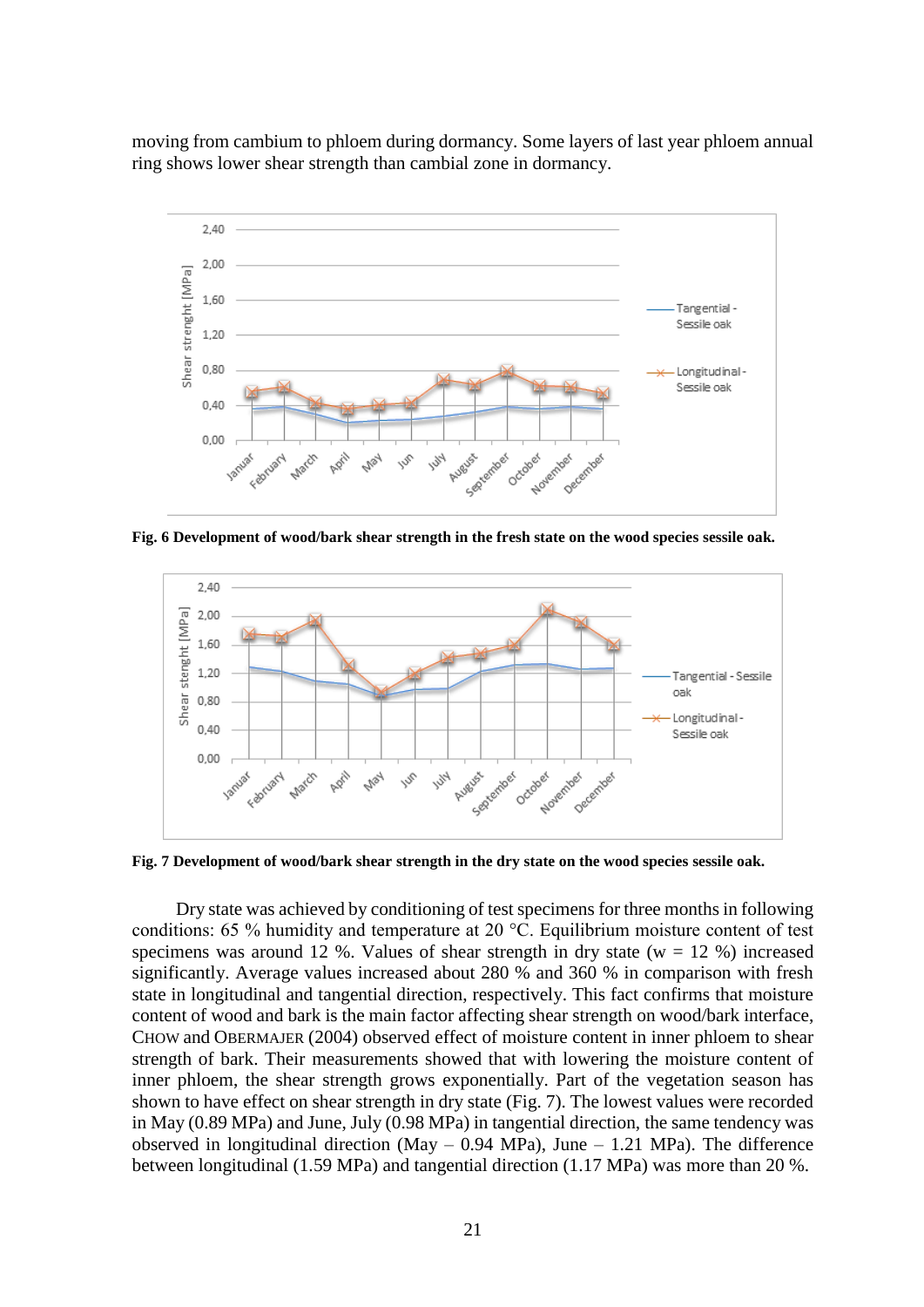### **Phloem structure of the sessile oak**

Phloem of *Quercus petraea* was analysed in two layers. Inner phloem contained mostly noncollapsed increment. The second sample was separated from outer collapsed part of phloem. Inner non-collapsed phloem was composed from phloem fibres, sieve tubes, sclerenchyma cells, axial parenchyma and ray parenchyma. SEN *et al.* (2011) observed same composition of inner phloem of *Quercus cerris* and they claimed that fibres and sclerenchyma are created with slight delay. Similar cellular composition described HOLHEIDE (1951). He divided annual increment to early and late phloem. Phloem ray is characteristically composed from thin parenchyma cells. Thick-walled sclerenchyma creates margin of the ray (Fig 9 B). GRIČAR *et al.* (2015) stated that thin one-row phloem rays are composed only from thinwalled parenchyma cells. Multi row rays have thick-walled sclerenchyma and parenchyma filled with prismatic crystals on their circumference. Prismatic crystals were observed in axial and ray parenchyma (Fig. 9A). HOWARD (1977) observed druse crystals in parenchyma cells. These druse crystals were also observed in thin-walled axial parenchyma in our specimens (Fig. 9A).



**Fig. 8 Maceration of phloem the sessile oak. A – sclereids, B – phloem fibres (black arrow) and C sieve tube (blue arrow).**

The newest increment was not significantly differed from collapsed increment in morphological structure. Difference was noticed only in presence of phloem fibres and sclerenchyma (Fig 8 A, B), which was higher in collapsed phloem. Contrarily, presence of sieve tubes was higher in the youngest phloem increment. Oak bark can be divided to two main zones; non-collapsed (functional) and collapsed (unfunctional) phloem (GRIČAR 2010, GRIČAR *et al.* 2015, SEN *et al.* 2011). Thin-walled sieve tubes collapse and lose their conductive function after one year (HOWARD 1977). Volume rate of sclerenchyma and phloem fibres increases by collapsing the sieve tubes.

Thick cells, phloem rays and sclereids were observed in the oak bark. The thickness of the cell walls can be assumed that cells are participating on the mechanical function of bark. Storage function on the vice versa assumed axial and ray parenchyma (HOWARD *et al.* 1977, SEN *et al.* 2011, BOWYER *et al.* 2003). The conductive functions in phloem provide thin sieve tubes, but only in no collapsed zone of phloem. Sieve tubes cease to perform conductive function, which collapsed in second phloem growth.

#### **Structural evaluation the shear surface**

For better understanding of the impact structure of bark on the shear strength, surface of shear was analysed from the point of view bark and wood. There was evaluated in which zone of cambium or phloem the shear strength was occurred after load from the boundary wood/bark. For this review, microscopic preparations were used to analyse the surface of the wood or bark.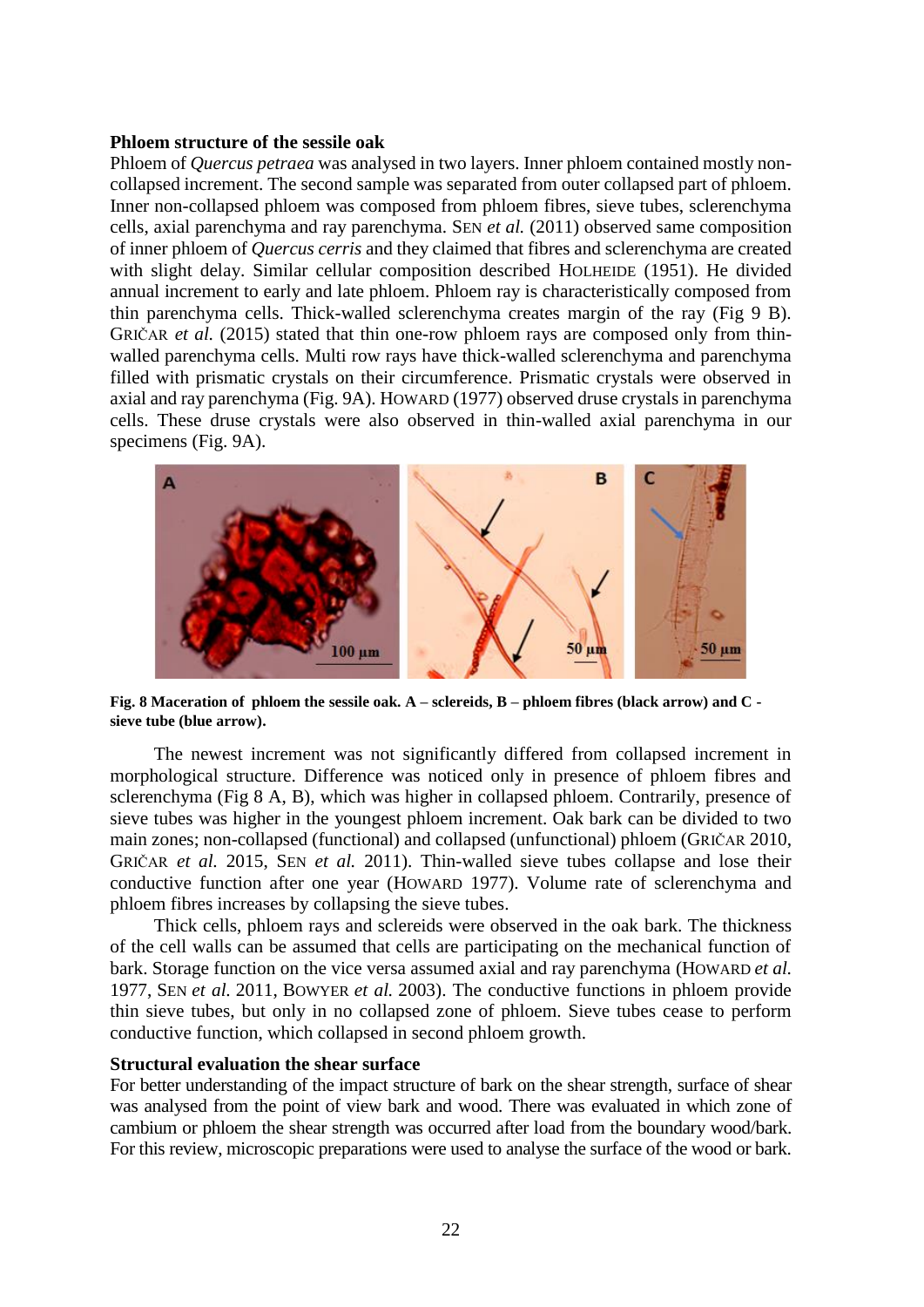

**Fig. 9 The look of: A – prismatic (blue arrow) and druses crystals (yellow arrow), B – Phloem ray containing sclereids and prismatic crystals.** 



**Fig. 10 Shear surface conduct through youngest sieve tubes. From the point of view bark.**



**Fig. 11 Shear surface conduct through youngest sieve tubes. From the point of view wood.**

On the samples that were selected from the trunk on the beginning of the growing season was observed shear damage in zone of early sieve tubes. Early sieve tubes are thin and relatively wide in compared with thin wall of cambial cells. Sieve tubes are not lignified, which can also reduce their impact on the shear strength. GRIČAR *et al.* (2015) shows for early sieve tube diameter of lumen 49.7 µm. Early phloem is formed mainly by the thin sieve tube cells and small proportion of the axial parenchyma (SEN *et al.* 2011, HOWARD *et al.* 1977). Phloem fibres and sieve tube was not found in early phloem. GRIČAR *et al.* (2015) measured youngest increase of phloem which has 2.1 % percentage of phloem.

Rays have significant effect on shear strength on wood/bark interface. Likewise rays in wood, rays can also be found in phloem. The rays have one to three or multiple rows. Narrow phloem rays composed of non-lignified thin-walled parenchyma cells are sheared off in cambial zone or alternatively in early phloem when loaded. Multi row phloem rays 7 and more row thick are not sheared off on shear plane, but they are being pulled out from wood ray in wedge like form. Thus, phloem rays ascend above shear disruption zone. Contrarily, deep apertures occur in place of multi row phloem rays when analysing shear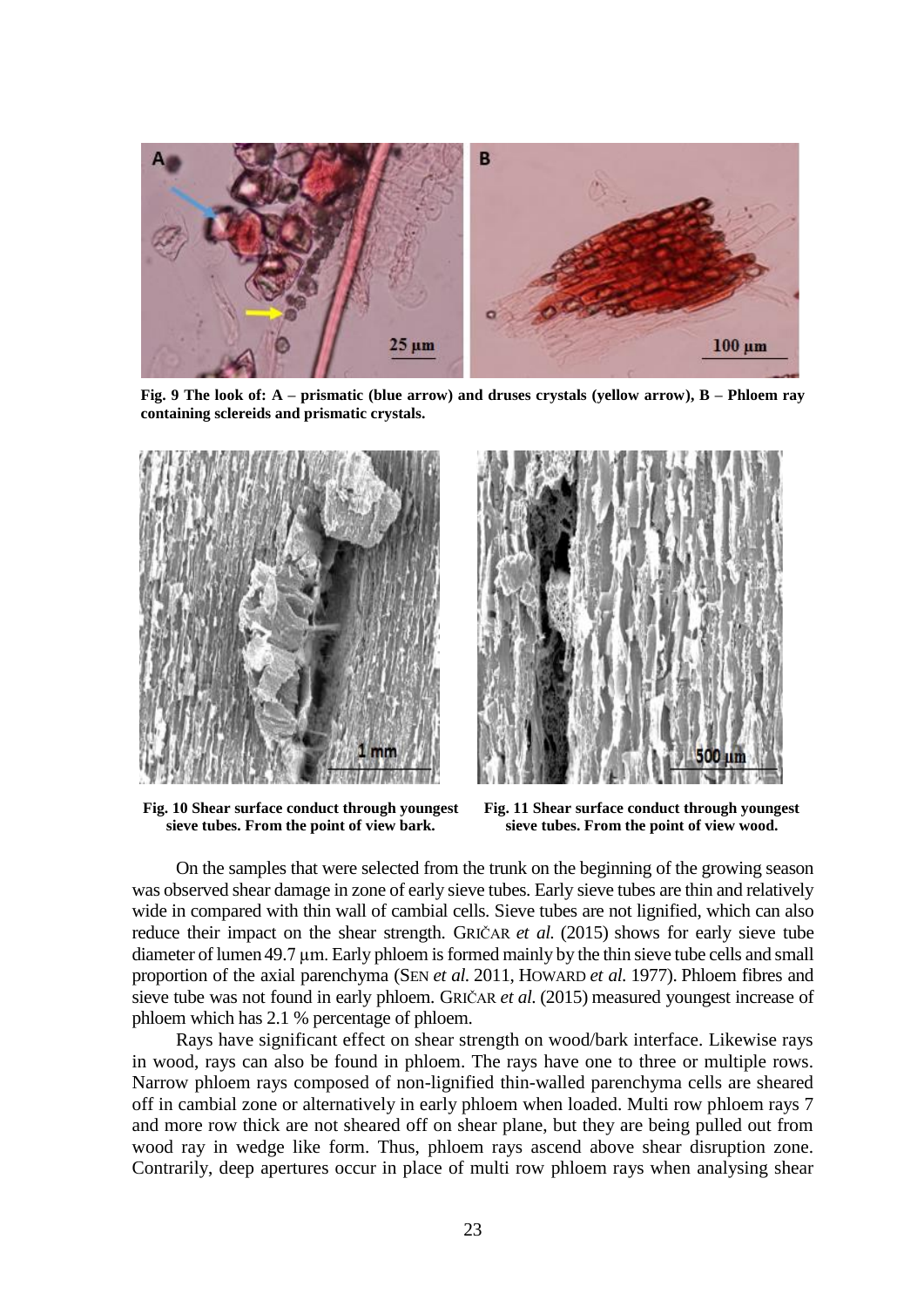zone in wood. Different shear disruption of one row and multi row phloem rays can be explained by different structure (GRIČAR *et al.* 2015, SEN *et al.* 2011, HOWARD *et al.* 1977). Whereas narrow phloem rays are composed of thin-walled and non-lignified parenchyma cells, thick, multi row phloem rays may include thick-walled sclerenchyma in the youngest phloem increment, which significantly increase shear strength of ray. The most of prismatic crystals occur in parenchyma cells of multi row phloem ray (GRIČAR *et al.* 2015), which also contribute to increase of ray shear strength (Fig. 14). Druse crystals occur in axial parenchyma in addition to prismatic crystals (Fig. 15).



**Fig. 12 Shear surface from the bark side. Multi phloem ray pulled off from wood.**



**Fig. 14 Prismatic crystals in fragments of phloem rays.**



**Fig. 13 Shear surface from the wood side. Wedgeshaped crater in the wood after removal phloem ray.**



**Fig. 15 Druse crystal in filling parenchyma.**

# **CONCLUSION**

 The samples of sessile oak (*Quercus petraea* L.) was assessed by shear strength at the interface wood / bark, on a monthly basis from July 2015 to June 2016 in two anatomical directions (longitudinal and tangential) and two moisture levels (fresh and conditioned state about 12 %).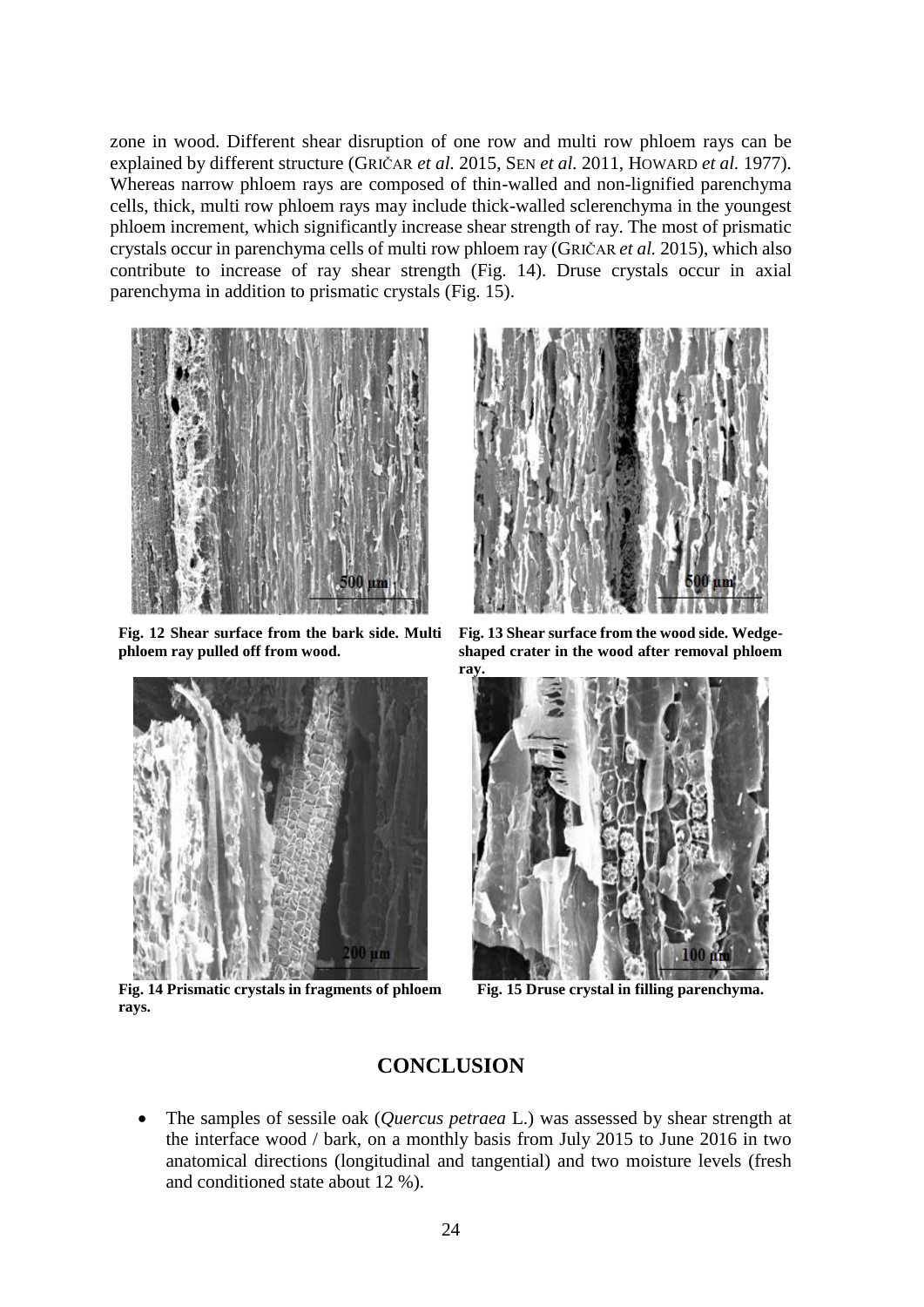- Shear strength values in the fresh state, in the longitudinal direction was approximately about half higher than in the tangential direction.
- For the dormant period almost twice a big average value of the shear strength was recorded in comparison with the growing season, as well as in the longitudinal and tangential directions.
- The values of shear strength in the dry state ( $w = 12$  %) grew up in compare with fresh state in the longitudinal direction approximately about 280 %, and in the tangential direction by about 360 %.
- Shear fracture was observed in the zone of the first early sieve tubes at samples from the beginning of the growing season.
- Important role in the interface shear strength on the border wood /bark have multiseriate phloem rays which are at a shear cut his load in the plane of the infringement, but be pulled out of the wood ray wedge-shaped.
- Multiseriate phloem rays unlike the single contain a large amount of thick-walled sclereids and parenchymal cells with prismatic crystals.

## **REFERENCES**

AKKEMIK, Ü., YILMAZ, Ç., SEVGI, O. 2006. Cambial Activity of the Sessile Oak (*Quercus petraea*) in Belgrade Forest, Istanbul, In.: Turk. J. Agric For,  $2006$ ,  $30: 429-438$ .

BOWYER, L., J., SHMULSKY, R., HAYGREEN, G., J. 2003. Forest products and wood science an introduction. 4 vydanie. Unitet State of America: Blackwell publishing, 2003. 554 p. ISBN 0-8138- 2654-3.

EINSPAHR, D.W., HANKEY, A.W., WINK A.W., BENSON K.M., SWANSON W.J. 1971. Wood bark adhesion and methods of reducing adhesion in hardwood species. Report Projekt 2929, The institute of paper chemistry, Appleton, Wisconsin, 1972, p. 41

FISCKUS, M., EPEREN, R.H.V., EINSPAHR, D.W. 1982. Method for obtaining wood/bark adhesion measurements on small samples. In.: Wood fiber sci., 1982, 15(3): 219–222.

GÄRTNER, H., SCHWEINGRUBER, H. F. 2013. Microscopic Preparation Techniques for Plant Stem Analysis. Switzerland : Swiss Federal Research Institute WSL, 2013. 78 p. ISBN 378-3-941300-76-7

GRIČAR,J.,JAGODIC, Š., PRISLAN, P. 2015. Structure and subsequent seasonal changes in the bark of sessile oak (*Quercus petraea*), In Trees, 2015, Ljubljana – Slovinsko, p. 11.

GRIČAR, J. 2013. Influence of Temperature on Cambial Activity and Cell Differentiation in Quercus Sessiliflora and Acer Pseudoplatanus of Different Ages, Drvna industrija, 2013, 64(2): 95–105

GRIČAR,J. 2010. Xylem and phloem formation in sessile oak from Slovenia in 2007. Wood research,  $2010, 55(4): 15-22$ 

HARDER, L., M., PARHAM, A., R., EINSPAHR, W., D. 1977. Bark and wood properties of pulpwood species as related to separation and segregation of chip/bark mixtures. In Members of the institute of paper chemistry, Appleton – Wisconsin 1977, 161 p.

HOLDHEIDE, W. 1951. Anatomie mitteleuropäischer Gehölzrinden. In Freud H (ed) Handbuch der Mikroskopie in der Technik. Umschau Verlag, 1951, p. 193–367

HOWARD, T., E. 1977. Bark structure of southern upland oaks. Wood and fiber, 1977, 9(3): 172–183. CHOW, S., OBREMAJER, A. 2004. Wood- to –bark adhesion of subalpine fir (abies lasiocarpa) in extreme temperatures. Wood sci technol.,  $2004$ ,  $(38)$ :  $391-403$ .

PRISLAN, P., ČUFAR, K., KOCH, G., SCHMITT, U., GRIČAR, J. 2013. Review of cellular and subcellular changes in the cambium, IAWA Journal,  $2013$ ,  $34(4)$ :  $391-407$ .

SEN, A., QUILHO, T., PEREIRA, H. 2011. Bark anatomy of *Quercus cerris* L. var. cerris from Turkey, Turkish Journal of Botany (TÜBİTAK),  $2011$ ,  $(35)$ : 45–55.

TROCKENBRODT, M. 1995. Calcium oxalate crystals in the bark of *Quercus robur*, *Ulmus glabra*, *Populus tremula* and *Betula pendul*. Annals of Botany, 1995, 75: 281–284.